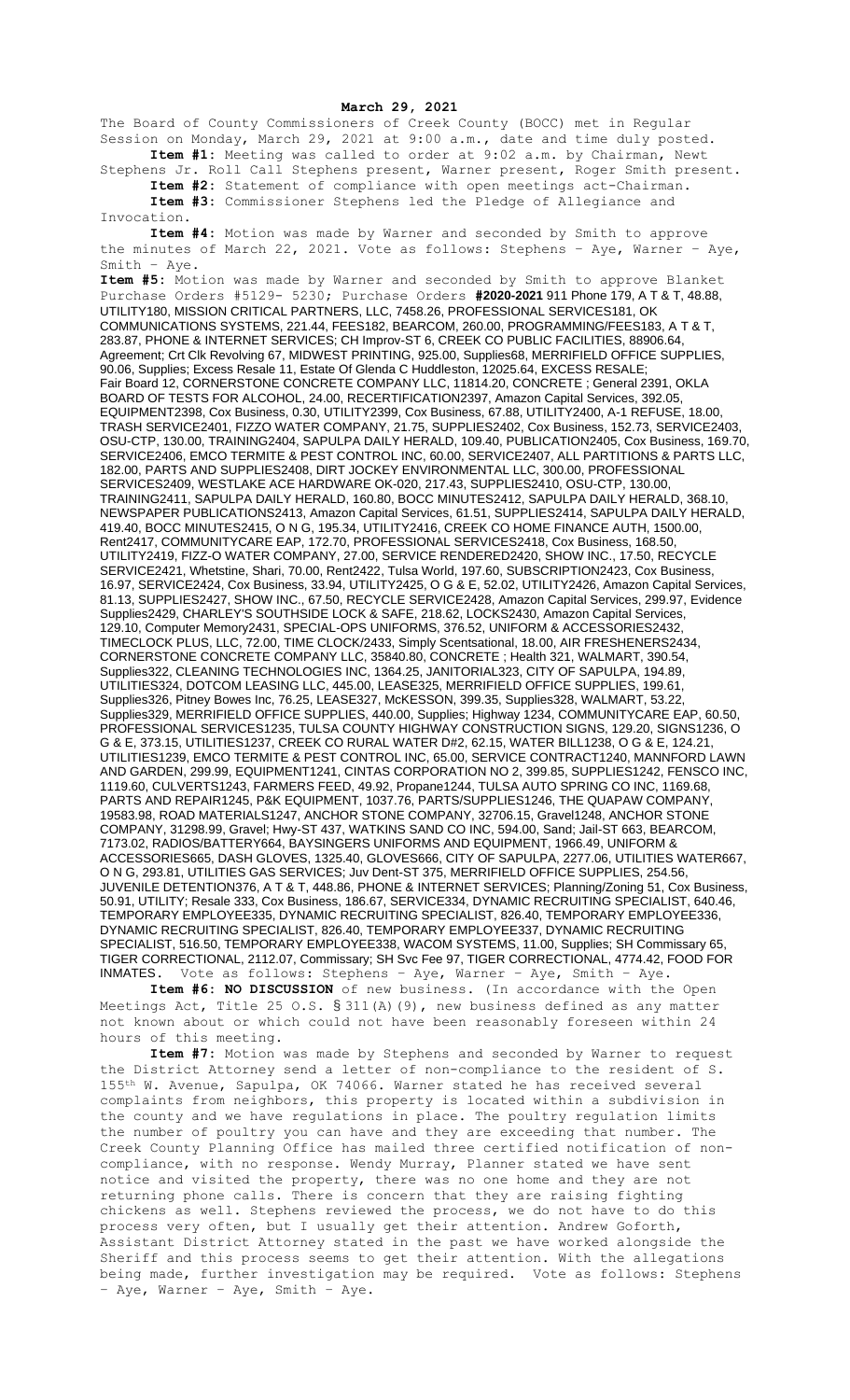**Item #8:** Motion was made by Stephens and seconded by Smith to certify Creek County Roads on the ODOT map to the best of our knowledge and send an approved copy to the Clerk and ODOT. The Commissioners reviewed the ODOT map and had discussion of some roads, we have drawn on all three districts to the best of our knowledge stated Stephens. We will submit one to the Clerk and the other to ODOT. ODOT will then update the County Map. Vote as follows: Stephens – Aye, Warner – Aye, Smith – Aye.

**Item #9:** Motion was made by Warner and seconded by Smith to sign ODOT 324A Claim Form for project J/P30473(04)-Carson Ridge Bridge over Salt Creek near HWY 48 (Bridge CN 23), assigned to Meshek and Associates in District #3 for \$1,850.00. Warner stated this project has been in the works for some time and this is purchasing a permanent highway easement. Vote as follows: Stephens – Aye, Warner – Aye, Smith – Aye.

**Item #10:** Motion was made by Warner and seconded by Smith to sign **Resolution#2021-40** rezoning request CCZ-2033-Jeff and Diane Whitley per recommendations of CCPC. Rezoning from Light Residential and Manufactured Home to Agricultural District to allow Agricultural use. The combined two tracts will be 5.27 acres more or less. The tract will meet all minimum requirements and the tract is surrounded by Agricultural. There has been no opposition. The CCPC recommended approval on 3/23/21, along with the Planning Office. Property located at 7680 S. 97<sup>th</sup> W. Ave, Tulsa, OK.-Wendy Murray, Planner. Vote as follows: Stephens – Aye, Warner – Aye, Smith – Aye.

**Item #11:** Motion was made by Warner and seconded by Smith to sign **Resolution#2021-41** rezoning request CCZ-2035-James and Teresa McKown per recommendations of CCPC. Rezoning from Light Residential District to Agricultural District to allow handicapped Manufactured Home and Agricultural use. Tract will contain 13.43 acres more or less. The tract will meet all requirements. This tract was rezoned from Agricultural to Light Residential with the hopes of dividing out 10 acres into five 2.5-acre tracts, this was approved by the SMAPC. There is Light Residential and Agricultural that surrounds property. We have a Representative here for the family. The CCPC recommended approval on 3/23/21, along with the Planning Office. Property located at 24765 W. HWY 33. Sapulpa, OK.-Wendy Murray Planner. Vote as follows: Stephens – Aye, Warner – Aye, Smith – Aye.

**Item #12:** Motion was made by Stephens and seconded by Warner to sign **Resolution#2021-42** surplussing two Winter Force Tires 215/60R16, one Douglas P155/80R13, one Dayton Timberline LT 245/75R16, one Bridgestone LT 245/75R16, one General P255/70R16 and **Resolution#2021-42A** disposing of the same to be recycled through Bristow Tire and Auto Service at no cost. **Resolution#2021-43** surplussing three wooden desks with overhead storage, six small wooden desks, one metal four drawer file cabinet, one metal three drawer file cabinet, one metal two drawer file cabinet, one cloth upholstered office chair, six round overhead pod lights, two unholstered arm chairs and HP Office Jet 4630 copier, printer Model #SNPRH-1201 SN#CN495390WG and **Resolution#2021-43A** disposing of the same to be junked. Dean Wise, Sheriff Deputy stated we are continuing to clean out old items from previous administration. Vote as follows: Stephens – Aye, Warner – Aye, Smith – Aye.

Warner notified the Board and Public at 9:24 a.m., that he has to leave the meeting to attend a Judge scheduled settlement conference. One of the Commissioner has to attend on behalf of the Board and County.

**Item #13:** Motion was made by Stephens and seconded by Smith to sign **Resolution#2021-44** directing the Creek County Treasurer to credit the Creek County General Government Maintenance and Operations Fund 001-1-2000-2005/R2 with funds from the Creek County Court Clerk's Office Fund for reimbursement of utility payments, in the amount of \$1,237.03, cancelling Resolution#2021- 39, as per 62 O.S. § 335, and procedures implemented by the State Auditor's Office. Vote as follows: Stephens – Aye, Smith – Aye.

**Item #14:** Motion was made by Smith and seconded by Stephens to approve Utility Permit from Oklahoma Natural Gas Company, Smith stated this is a hard surface road and can only be bored per County Specs if issues a rise they will need to contact myself or Glen Musser, Project Coordinator for gas service line, by direct bury size of line ¾", to parallel W. 281<sup>st</sup> Pl. S. approximately 4.1 miles E. of HWY 66 further described as 975' E. of the corner of N 3620 RD in Milfay in District #3. The Board discussed that the request was not clear of what they are trying to do, with this the County Spec's were discussed and since this is a hard surface road, it can only be bored. Musser was not able to be present in meeting, but Stephens stated that ONG needs to work with you and Musser on this permit request. Vote as follows: Stephens – Aye, Smith – Aye.

**Item #15:** Motion was made by Smith and seconded by Stephens to approve Utility Permit from Windstream KDL LLC per County Specs for buried fiber optic cable, size of line 48-count fiber, size of casing 1.25" HDPE to parallel W. 211<sup>th</sup> St. S. approximately E. of S. 337<sup>th</sup> W. Ave further described as 500' E. of Section 21, T16N, R9E in District #3. Vote as follows: Stephens – Aye, Smith – Aye.